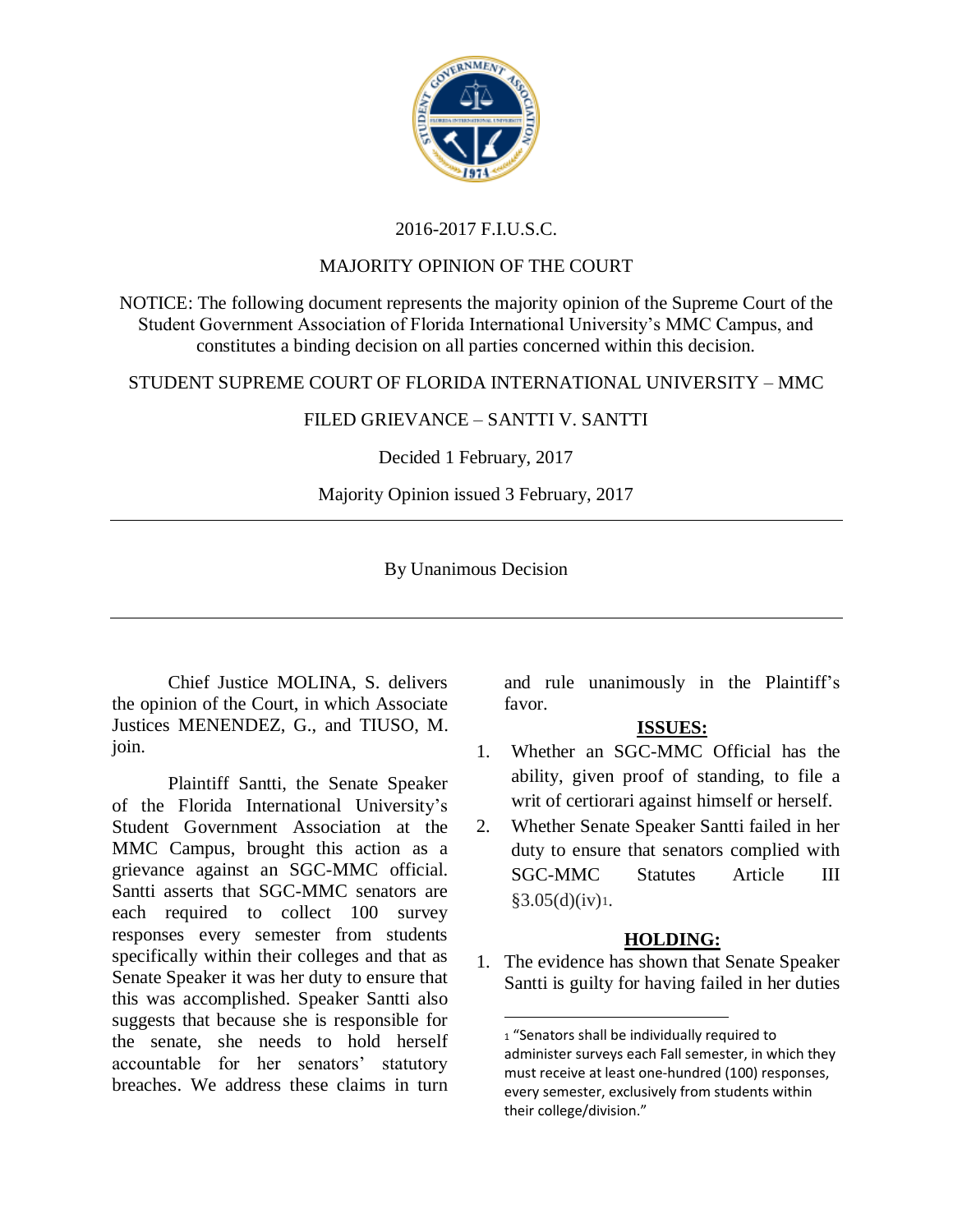to ensure that her senators complied with the SGC-MMC Statutes Article III §3.05(d)(iv).

#### **FACTS**

- 1. Sasha Santti is both a SGC-MMC Senator at Large and also the SGC-MMC Senate Speaker.
- 2. The Senate Speaker is the chief administrative officer of the senate.
- 3. The Senate Speaker Pro-Tempore is to assist the speaker in his or her duties.
- 4. Peter Hernandez is both a Senator for the College of Nursing and also the SGC-MMC Senate Speaker Pro-Tempore.
- 5. As per SGC-MMC Statutes Article III  $§3.05(d)(iv)$ , all senators are required to administer surveys every semester in which they must receive 100 responses exclusively from students within their colleges.
- 6. The completion of surveys was brought to Speaker Santti's attention by the SGC-MMC Advisor, Michelle Castro, throughout various points in the Summer 2016 and Fall 2016 semesters.
- 7. Survey completion was addressed by Advisor Castro during various executive board meetings at which both Speaker Santti and Pro-Tempore Hernandez were present.
- 8. In September 2016, Speaker Santti experienced the loss of a close family member.
- 9. Speaker Santti addressed the formation of the survey at the senate meeting held on October 31st, 2016.
- 10. Senators began submitting survey questions after Speaker Santti's announcement at the October  $31<sup>st</sup>$ , 2016 senate meeting.
- 11. Senators submitted survey questions to both Speaker Santti and Pro-Tempore Hernandez.
- 12. Speaker Santti did not set a deadline for the formation or administration of the Fall 2016 survey.
- 13. Survey links were received by Speaker Santti and Pro-Tempore Hernandez on December  $5<sup>th</sup>$ , 2016.
- 14. Survey links were sent out by Pro-Tempore Hernandez between December 5<sup>th</sup>, 2016 and December  $6<sup>th</sup>$ , 2016.
- 15. December 5<sup>th</sup>, 2016 was the Monday of finals week for the Fall 2016 semester.
- 16. At the conclusion of the Fall 2016 semester, no senator fulfilled his or her statutory requirement as stated in SGC-MMC Statutes Article III  $\S3.05(d)(iv)$ .

#### **OPINION**

Chief Justice S. Molina for a unanimous court,

The Supreme Court of Florida International University's Student Government Association at the MMC Campus will have jurisdiction over the SGA-MMC Constitution, Statutes, and all other governing documents, and the upholding of each. Such being the case, and in order to fully discuss the issues in question, The Court must first recognize the SGA-MMC Constitution as the supreme law, as is stated within the Constitution's Authority and Sovereignty. <sup>2</sup> Additionally, it must also be noted that the same is also made clear on the first page of the governing Statutes. <sup>3</sup>

To entertain a hearing on the writ of certiorari filed by Speaker Santti against herself, the court must first determine whether or not such a hearing would even be valid, given the self-incriminating nature of the allegations. When reviewing the SGA Constitution, the court referenced Article V  $\S$ §3(E),3(E)(1) which state that "any member of the Student Body may file a writ of certiorari… against any SGA Official…"

l

<sup>2</sup> Authority (III) – "In conformance with the aforementioned laws and codes, this constitution is the supreme law of SGA."

<sup>3</sup> "Through the authority of the SGA Constitution, the Student Government Council – Modesto A. Maidique Campus hereby establishes its statutory policies and procedures."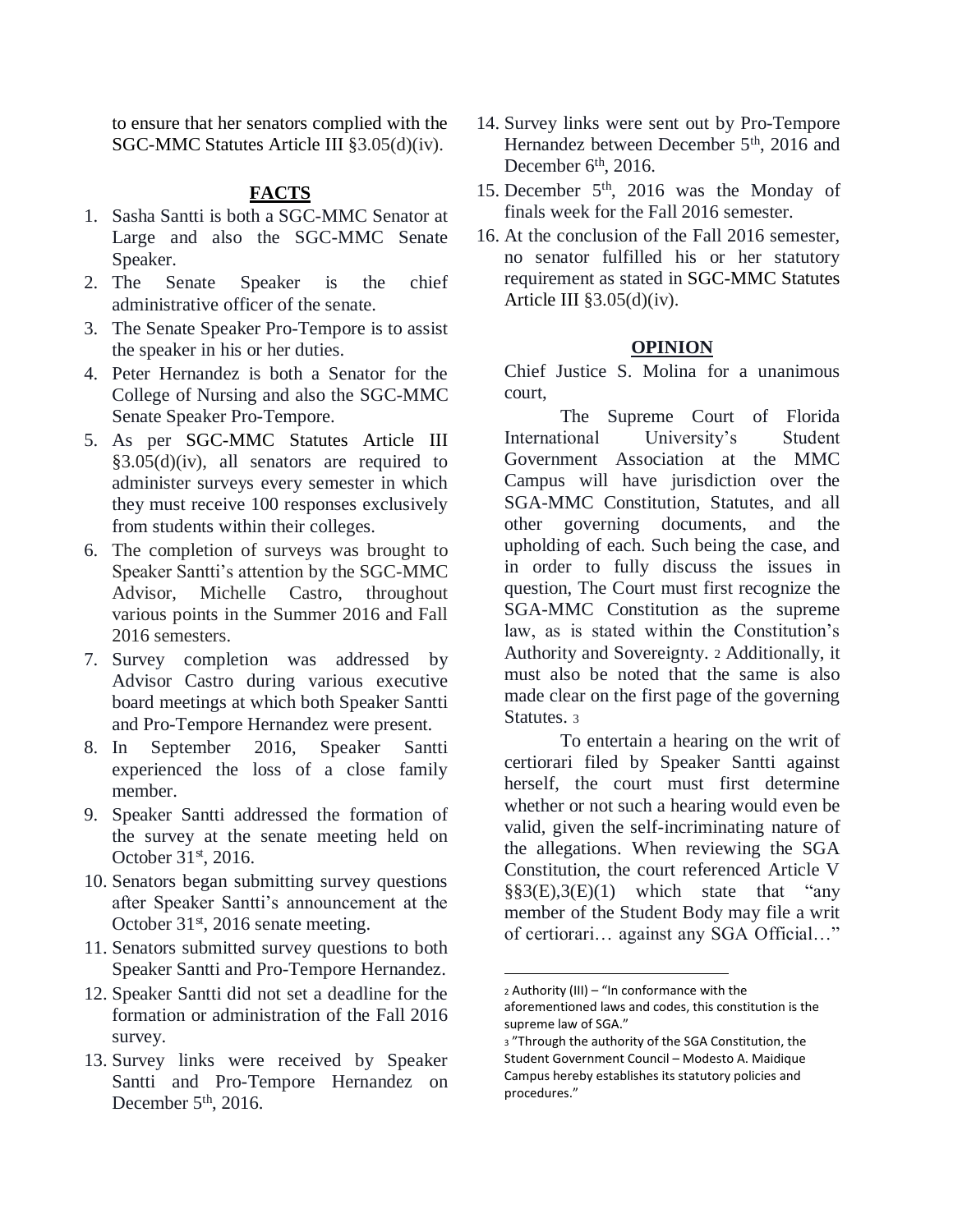Due to the fact that Speaker Santti is both a member of FIU's Student body and also an SGA Official, it would follow that Speaker Santti was in her ability to file a writ of certiorari against herself. The court also took consideration of Article VI §1(A)(5), which states that students are afforded the right to "refrain from providing self-incriminating testimony". This due process right precedes the ability of a student to file a writ against him or herself. Because of this, the moment Speaker Santti filed a writ against herself, she waived—by that action—her right to refrain from providing self-incriminating testimony. The court once again reminded Speaker Santti of her due process rights both prior to her hearing and at the onset of her hearing. Despite being reminded on various occasions, Speaker Santti proceeded with her testimony and once again waived her right to refrain from providing selfincriminating testimony.

In consideration of these facts, the court would associate this situation, although unusual, as being synonymous with those in which an individual state and/or federal law and reports the crime to authorities as an admission of guilt. The act of simply admitting guilt does not bar the United States judicial system from trying the individual in court. The same could be said about workplace infractions where individuals violate Human Resource protocols. It is understandable that these situations are uncommon, given that not many individuals who violate rules would have an interest in putting themselves at the discretion of the rule-enforcer(s) and risk losing the privileges he or she has, however, the court cannot justifiably assert in those cases, as it cannot in this case, that what is uncommon is disallowed. Because of this, any effort to suggest that Speaker Santti, a member of FIU's student body, had no standing to bring forth a writ against herself in her position as an SGA official, would be

a violation of the privileges afforded to all students under the SGA Constitution.

After determining the validity of Speaker Santti's writ, the court also took into account the charges brought against her. When considering the timeline of events in addition to the fact that no deadline was set, the court fails to find a justifiable reason for the Senate Speaker's inability to ascertain from her senators the required survey responses. Trying to determine whether this was a momentary lapse of leadership or a habitual one, the court looked for any efforts that Speaker Santti made to promote accountability for her senators' statutory requirements. Throughout the trial, It became evident that Speaker Santti had received survey questions from the senators at around the middle of the semester, which would have given her ample time to formulate the survey and distribute it to her senators; however, this wasn't done until the last week of the semester, which coincided with the university's finals week. Given students' hectic schedules during finals week, and the fact that Speaker Santti didn't give her senators the ability to administer surveys until that point, it was made clear that Speaker Santti had all of the opportunities to prevent the senate's shortcomings, but failed to utilize them.

The court also acknowledged the fact that in the month of September, Speaker Santti suffered the loss of a close relative that took a toll on her performance within her position as evidenced by her absence from the senate the week following her loss. Additionally, Speaker Santti tried to defend her position by asserting that part of the responsibility was also on Pro-Tempore Hernandez, as his job is to assist her in her duties. Although the court understands the statutory duties for, and expectations of, Pro-Tempore Hernandez, Speaker Santti failed to present substantial arguments or